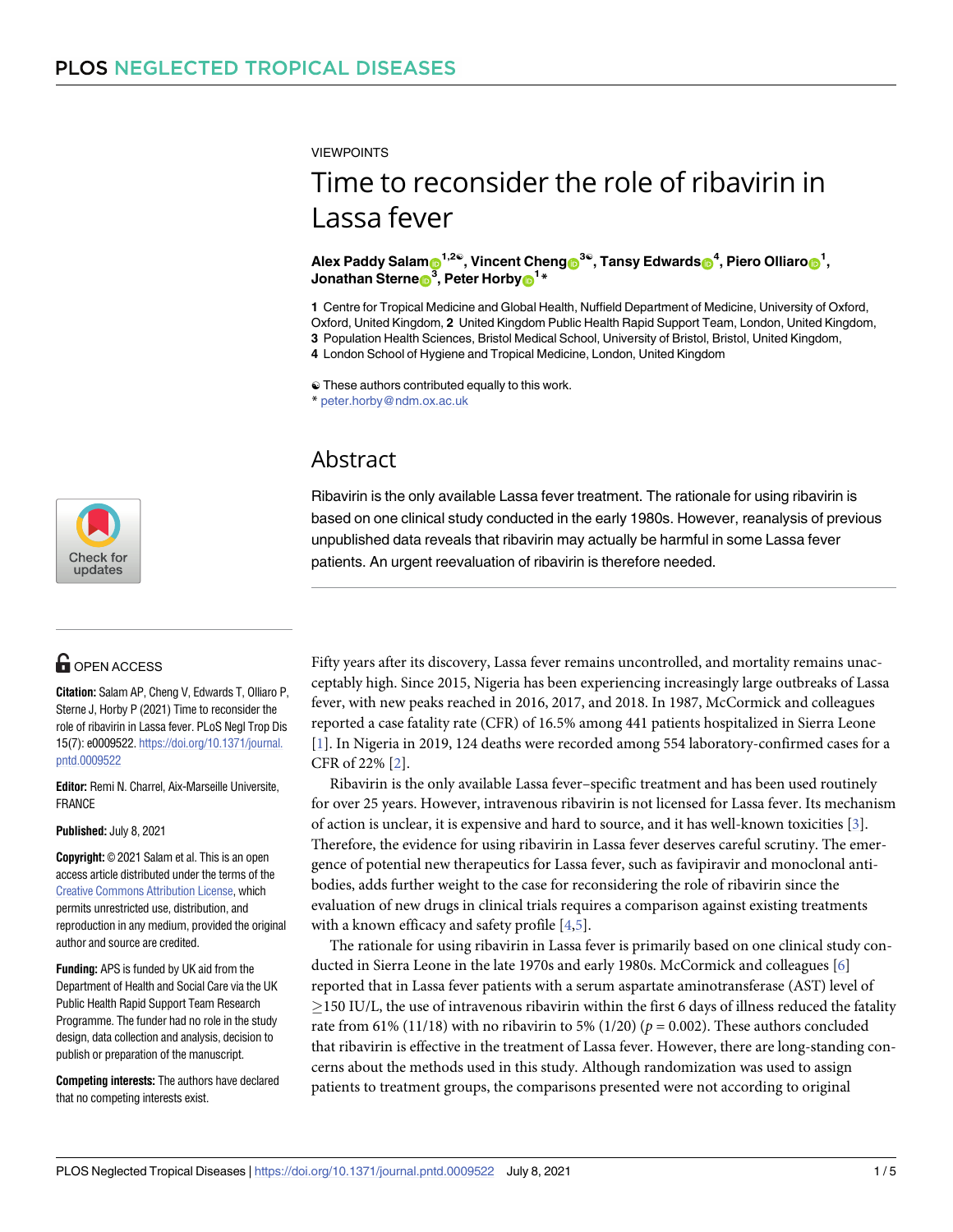<span id="page-1-0"></span>



<https://doi.org/10.1371/journal.pntd.0009522.g001>

randomized groups, and we have reconstructed their derivation (Fig 1). Serious limitations to the comparisons presented include the use of historic controls, inclusion of pregnant women in the control group but their exclusion from the ribavirin group (case fatality is around 2-fold higher in pregnant women than nonpregnant patients), and post hoc merging of treatment groups. Despite this and the fact that the results only supported the use of ribavirin in nonpregnant adult patients with  $AST > 150$  IU/L, this study is the basis upon which ribavirin is now used in all patients with Lassa fever, including children, pregnant women, and people with normal liver function.

It has been well known among Lassa specialists that the McCormick study reports a subset of a much larger dataset assembled by the Lassa treatment unit in Sierra Leone and that a report on the full dataset was commissioned by the United States Army Medical Research and Development Command. One of us (PH) therefore submitted a freedom of information (FOI) request to access this report. The full report and an accompanying memo are available, and we encourage readers to access and read the materials [\[7](#page-3-0)[,8](#page-4-0)]. The memo states that some of the original trial records were unavailable, and the data should be "interpreted with extreme caution." Nonetheless, the report presents data from 1977 through to 1991 on 807 Lassa fever patients with a known outcome that were assigned to different ribavirin treatment regimens. These newly available data raise important questions about the safety and efficacy of ribavirin for the treatment of Lassa fever.

The original data were lost during the civil war in Sierra Leone, but the report contains tables showing the distribution of characteristics of the whole population according to treatment group, an appendix showing individual data for the 405 patients who died, and results of a logistic regression analysis comparing the effect of ribavirin with no treatment for some of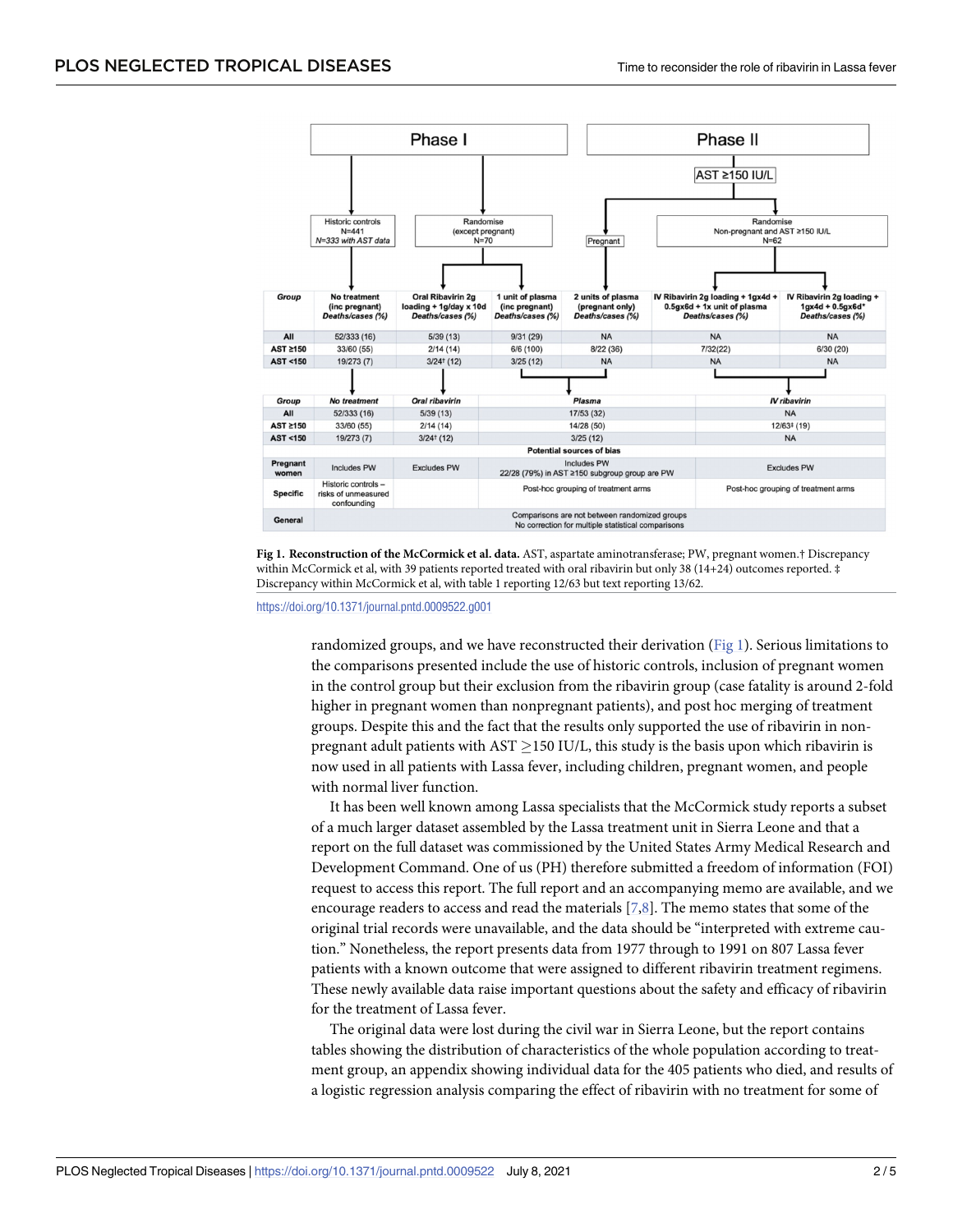the ribavirin regimens, after adjusting for patient characteristics. Based on these data, we derived aggregated datasets containing the number of deaths according to treatment groups and individual characteristics. We combined groups I ("No treatment given") and X ("Drugs were not available") as no treatment and all groups in which ribavirin was administered (II, III, and V to IX) as ribavirin. Exhibit III-8 in the FOI report presented case fatality by treatment group and AST, from which we derived crude odds ratios (ORs) comparing ribavirin with no treatment. The logistic regression reported in Exhibit III-9 was restricted to "those treatment groups that yielded the lowest case fatality rates with respect to untreated patients in the high severity patient illness category" (groups II, III, V, and VII). It was adjusted for age, gender, time to admission, time to treatment, length of stay, and log(AST). We also reconstructed analyses by digitizing the data on individuals who died in Appendix D, calculating the number of deaths according to treatment group and AST, and subtracting these numbers from the totals presented in Exhibit III-2. These allowed us to estimate overall mortality ORs before and after adjusting for ribavirin, although the numbers did not entirely match, and so the number of deaths was reduced in some small groups.

Estimates of the effect of oral and intravenous ribavirin from the McCormick study and of all ribavirin from the full report are shown in Fig 2. Based on the crude ORs derived from Exhibit III-8, ribavirin reduced mortality only in patients with serum AST  $\geq$  150 IU/L, with less benefit (OR 0.48 [95% CI 0.30 to 0.78]) than reported by McCormick and colleagues. However, ribavirin appeared to increase mortality in patients with serum AST *<*150 IU/L (2.90 [1.42 to 5.95]). In fact, in our analysis, the only stratum in which ribavirin appeared



Fig 2. Forest plot of the OR of death in treatment and risk subgroups. AST, aspartate aminotransferase; FOI, freedom of information; OR, odds ratio.

<https://doi.org/10.1371/journal.pntd.0009522.g002>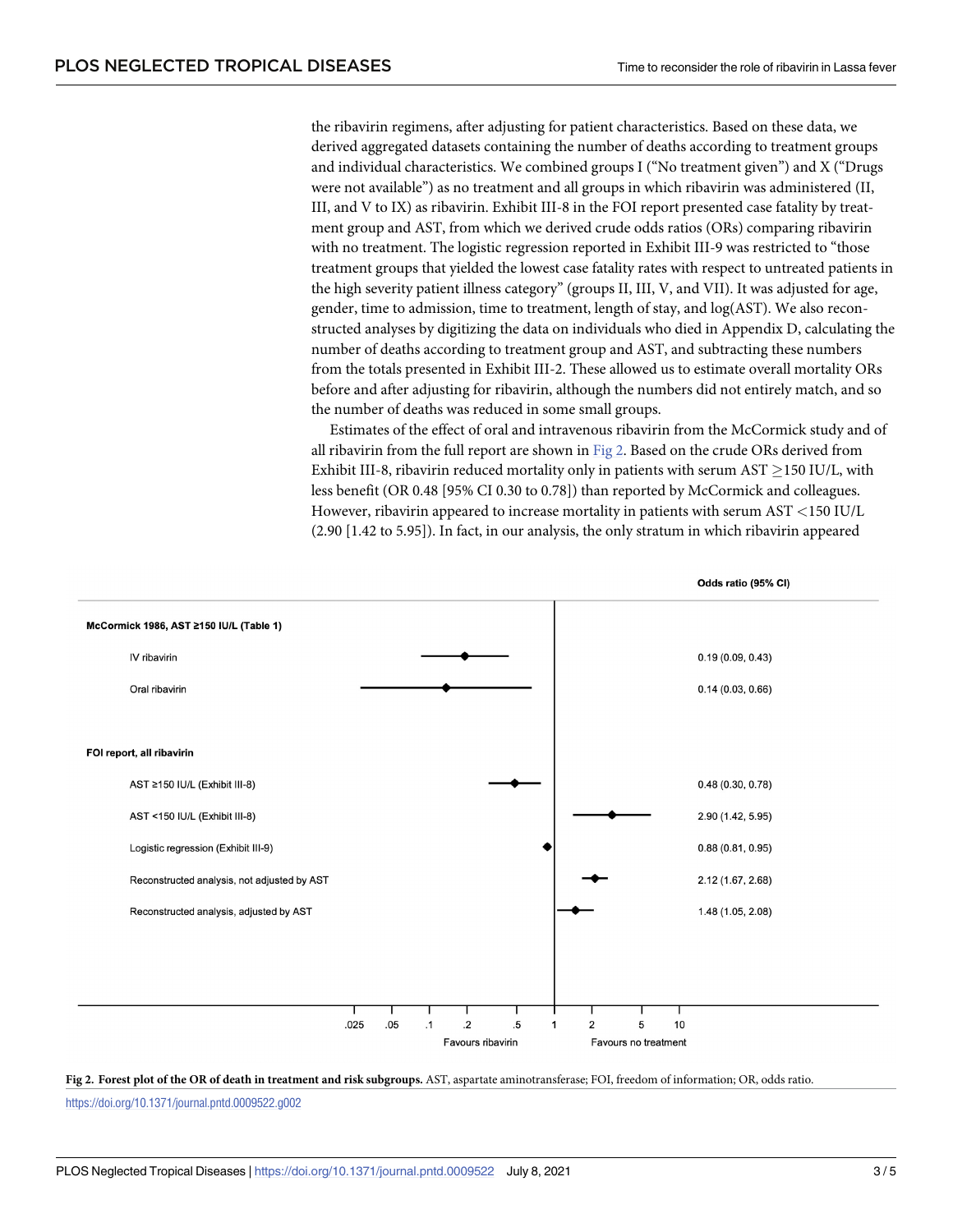<span id="page-3-0"></span>protective (0.38 [0.21 to 0.70]) was serum AST *>*300 IU/L (Table H in S1 Text). The logistic regression reported in the FOI report suggested a modest reduction in mortality, but the reasons for the choice of treatment groups compared were unclear. In the reconstructed analyses, ribavirin was associated with overall increased mortality (2.12 [1.67, 2.68]), although this was attenuated after adjustment for AST (1.48 [1.05, 2.08]).

In our view, there is a compelling case to reevaluate the role of ribavirin in the care of patients with Lassa fever. The data suggest that ribavirin treatment may harm Lassa fever patients with AST *<*150 IU/L. The limitations revealed by the US Army report, such as large amounts of missing data, unclear treatment allocation practices, imbalances in treatment groups, and errors in coding serology results, cast further doubt on the conclusions of the McCormick study. This aligns with 2 recent systematic reviews by Eberhardt and colleagues and Cheng and colleagues, which concluded that the efficacy of ribavirin in Lassa fever was uncertain because of critical risk of bias in existing studies [\[9,10\]](#page-4-0).

Challenging a quarter of century of clinical practice is difficult. The first step is to acknowledge inadequacies in our knowledge and to ensure that treatment recommendations for Lassa fever better reflect the (weak) strength of evidence for ribavirin in different patient populations. Vigorous efforts should be made to engage clinicians and patients in designing a placebo-controlled trial to assess the safety and efficacy of ribavirin treatment in Lassa fever patients, particularly in those with milder disease (as may be indicated by an admission AST *<*150 IU/L) in whom the available evidence is compatible with ribavirin causing more harm than good.

In conclusion, Lassa fever patients are receiving a drug that may lack efficacy or cause harm. It is incumbent on us to ensure that the next 25 years of Lassa fever treatment are built on more solid foundations.

### **Supporting information**

**S1** [Text](http://journals.plos.org/plosntds/article/asset?unique&id=info:doi/10.1371/journal.pntd.0009522.s001). Supporting information. (DOCX)

#### **References**

- **[1](#page-0-0).** McCormick JB, King IJ, Webb PA, Johnson KM, O'Sullivan R, Smith ES, et al. A case-control study of the clinical diagnosis and course of Lassa fever. J Infect Dis. 1987; 155(3):445–55. [https://doi.org/10.](https://doi.org/10.1093/infdis/155.3.445) [1093/infdis/155.3.445](https://doi.org/10.1093/infdis/155.3.445) PMID: [3805772](http://www.ncbi.nlm.nih.gov/pubmed/3805772)
- **[2](#page-0-0).** Dan-Nwafor CC, Furuse Y, Ilori EA, Ipadeola O, Akabike KO, Ahumibe A, et al. Measures to control protracted large Lassa fever outbreak in Nigeria, 1 January to 28 April 2019. Euro Surveill. 2019; 24(20). <https://doi.org/10.2807/1560-7917.ES.2019.24.20.1900272> PMID: [31115314](http://www.ncbi.nlm.nih.gov/pubmed/31115314)
- **[3](#page-0-0).** Carrillo-Bustamante P, Nguyen THT, Oestereich L, Gunther S, Guedj J, Graw F. Determining Ribavirin's mechanism of action against Lassa virus infection. Sci Rep. 2017; 7(1):11693.
- **[4](#page-0-0).** Rosenke K, Feldmann H, Westover JB, Hanley PW, Martellaro C, Feldmann F, et al. Use of Favipiravir to Treat Lassa Virus Infection in Macaques. Emerg Infect Dis. 2018; 24(9):1696–9. [https://doi.org/10.](https://doi.org/10.3201/eid2409.180233) [3201/eid2409.180233](https://doi.org/10.3201/eid2409.180233) PMID: [29882740](http://www.ncbi.nlm.nih.gov/pubmed/29882740)
- **[5](#page-0-0).** Mire CE, Cross RW, Geisbert JB, Borisevich V, Agans KN, Deer DJ, et al. Human-monoclonal-antibody therapy protects nonhuman primates against advanced Lassa fever. Nat Med. 2017; 23(10):1146–9. <https://doi.org/10.1038/nm.4396> PMID: [28869611](http://www.ncbi.nlm.nih.gov/pubmed/28869611)
- **[6](#page-0-0).** McCormick JB, King IJ, Webb PA, Scribner CL, Craven RB, Johnson KM, et al. Lassa fever. Effective therapy with ribavirin. N Engl J Med. 1986; 314(1):20–6. [https://doi.org/10.1056/](https://doi.org/10.1056/NEJM198601023140104) [NEJM198601023140104](https://doi.org/10.1056/NEJM198601023140104) PMID: [3940312](http://www.ncbi.nlm.nih.gov/pubmed/3940312)
- **[7](#page-1-0).** Birch & Davis Associates and Sherikon Inc. on behalf of the U.S. Army Medical Research and Development Command. Final Report Analysis of a Clinical Trial Ribavirin and the Treatment of Lassa Fever. Report No.: IND 16666. Maryland, USA; 1992 [cited 2021 Apr 19]. Available from: [https://media.tghn.](https://media.tghn.org/medialibrary/2019/03/Responsive_Documents_of_Peter_Horby.pdf.pdf) [org/medialibrary/2019/03/Responsive\\_Documents\\_of\\_Peter\\_Horby.pdf.pdf.](https://media.tghn.org/medialibrary/2019/03/Responsive_Documents_of_Peter_Horby.pdf.pdf)